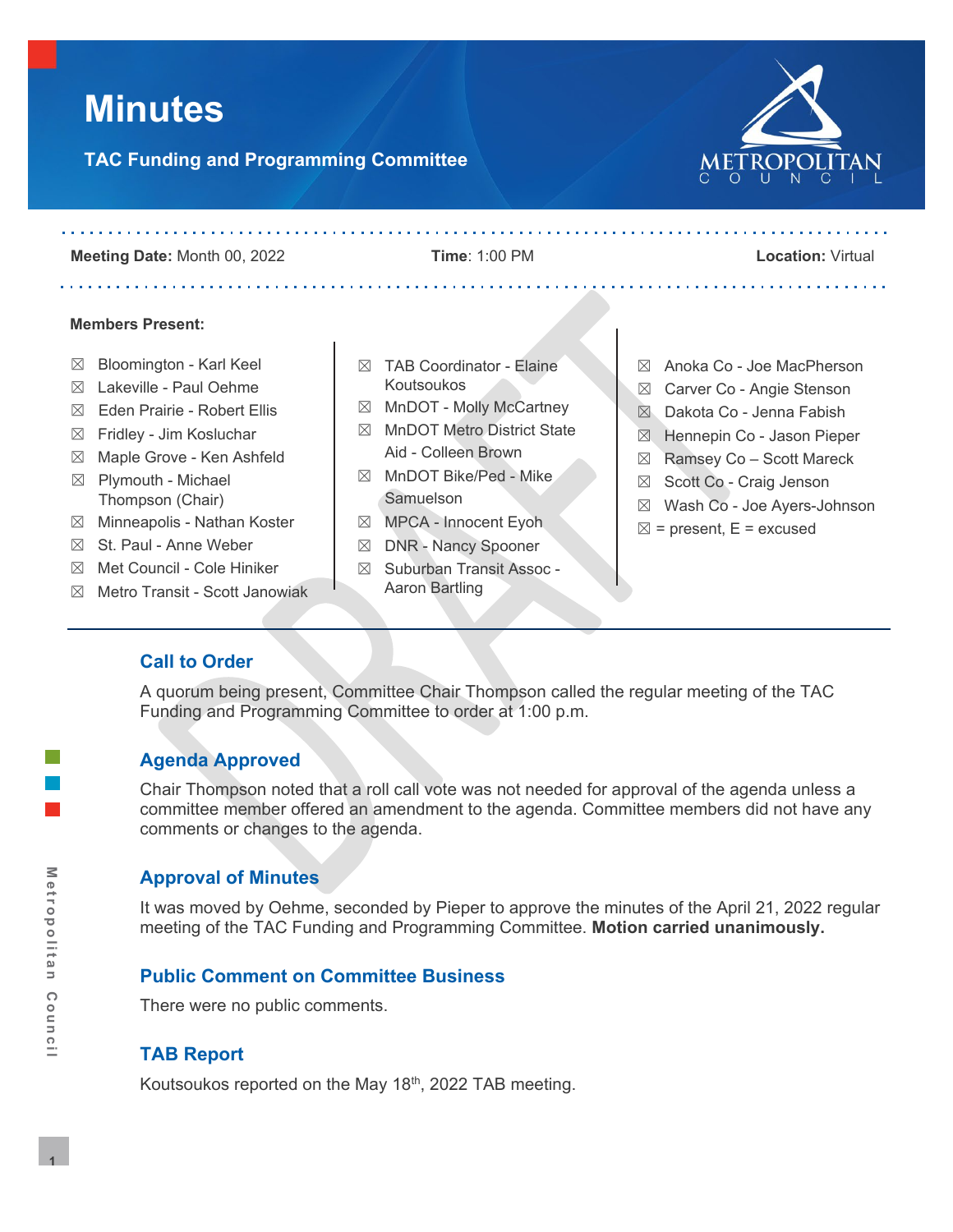## **Business**

## 1. **2022-24**: [Approve Draft TIP](https://metrocouncil.org/Council-Meetings/Committees/Transportation-Advisory-Board-TAB/TAB-Technical-Advisory-Committee/TAC-Funding-and-Programming-Committee/2022/TAC-Funding-Programming-5-19-22/2022-24_AT_TIP.aspx)

It was moved by Mareck, seconded by Koslucher, that the TAC Funding & Programming Committee recommend that TAC recommend to TAB adoption of the draft 2023-2026 Transportation Improvement Program (TIP), with consideration for public comments.

Barbeau presented the Metropolitan Council's draft 2023 to 2026 Transportation Improvement Program (TIP), noting it had been released for public comment. McCartney presented the Minnesota Department of Transportation's 2023 to 2026 draft Statewide Transportation Improvement Program.

Keel asked whether MnDOT has matches secured for the new IIJA funds. McCartney noted there is an increase of about 20 percent overall and that MnDOT is looking for matching funds from the legislature.

Eyoh said Minnesota Pollution Control Agency has the draft TIP and is evaluating it. Eyoh anticipates the conformity letter will be provided on or before May 27<sup>th</sup>.

Stenson noted a change that should be made in the draft TIP that shows incorrect project description. McCartney suggested Stenson provide an official comment and Barbeau agreed.

#### **Motion carried unanimously.**

#### 2. **2022-25**: 2022 Regional [Solicitation Qualifying Review](https://metrocouncil.org/Council-Meetings/Committees/Transportation-Advisory-Board-TAB/TAB-Technical-Advisory-Committee/TAC-Funding-and-Programming-Committee/2022/TAC-Funding-Programming-5-19-22/2022-25_AT_Qualifying-Review.aspx)

It was moved by Ayers-Johnson, seconded by Ashfeld, that the TAC Funding & Programming Committee approves all submitted Regional Solicitation applications that meet the qualifying requirements and conditionally approve (17527) Brooklyn Park's Highway 252 and Humboldt Avenue/ 81st Avenue Pedestrian Bridge, contingent on federal funding eligibility as determined by FHWA.

Peterson presented the results of the 2022 Regional Solicitation qualifying review for the 155 projects submitted. This action does not go beyond the Funding & Programming Committee. There was only one application flagged for conditional acceptance, the Brooklyn Park Highway 252 and Humboldt Avenue/ 81<sup>st</sup> Avenue Pedestrian Bridge because it is a project within a larger project currently within an environmental impact statement (EIS). Peterson discussed the application will be scored, and if selected and funded, then the project would be kept out of the TIP until the EIS process was concluded. This may require a TIP amendment, scope change, or return the funding.

Keel noted that in previous cycles there were more applications flagged for disqualification and asked why this year there were so few. Peterson noted that the previous cycle there were a few projects that did not meet the requirements but that most were missing attachments that could be provided and were given additional time to submit (due to COVID-19).

## **Motion carried unanimously.**

#### 3. **2022-26**: [Program Year Extension Request: Hennepin County University Avenue](https://metrocouncil.org/Council-Meetings/Committees/Transportation-Advisory-Board-TAB/TAB-Technical-Advisory-Committee/TAC-Funding-and-Programming-Committee/2022/TAC-Funding-Programming-5-19-22/2020-26_AT_PY-Ext.aspx)

It was moved by Mareck, seconded by Brown, that the Funding & Programming Committee recommend that TAB approve Hennepin County's program year extension request to move its University Avenue and 4th Street Bikeway (SP# 027- 636-012) from fiscal year 2022 to fiscal year 2023.

Barbeau presented Hennepin County's program year extension request. There was no discussion.